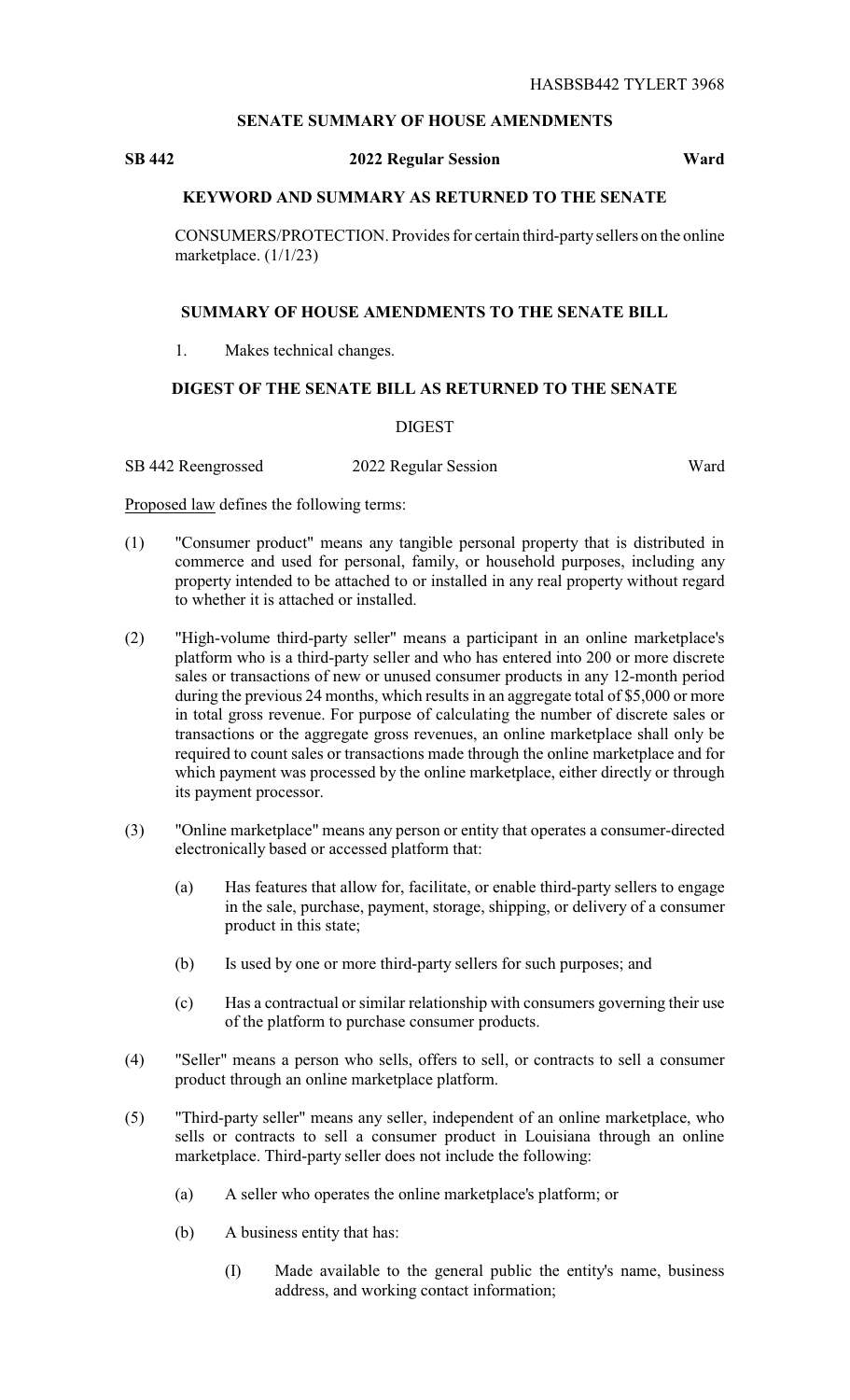- (ii) An ongoing contractual relationship with the online marketplace to provide the online marketplace with the manufacture, distribution, wholesaling, or fulfillment of shipments of consumer products; and
- (iii) Provided to the online marketplace identifying information which has been verified in accordance with proposed law.
- (6) "Verify" means to confirm information provided to an online marketplace pursuant to proposed law, which may include the use of one or more methods that enable the online marketplace to reliably determine that any information and documents provided are valid, corresponding to the seller or an individual acting on the seller's behalf, not misappropriated, and not falsified.

Proposed law provides that an online market place shall require a high-volume third-party seller to provide the following information no later than 10 days:

- (1) A bank account number, in the absence of a bank account, the name of payee for payments issued by the online marketplace. The bank account or payee information may be provided directly to the online marketplace or to a third-party contracted by the online marketplace.
- (2) Contact information for high-volume third-party sellers, including the following:
	- (a) The individual's name if the high-volume third-party seller is an individual.
	- (b) If the individual is not a high-volume third-party seller, the following shall be provided:
		- (I) Copy of a valid government issued identification; or
		- (ii) A copy of a valid government issued record or tax document.
- (3) A current working phone number and email address.

Proposed law provides that periodically, but not less than annually, an online marketplace shall notify a high-volume third-party seller on its platform to keep all required information current.

Proposed law provides that an online market place shall require a high-volume third-party seller to electronically certify whether the high-volume third-party seller has changed information no later than 10 days after receiving an annual notice.

Proposed law provides that if the high-volume third-party seller does not provide the information or certification required, the online marketplace shall, after first providing the seller with written notice, suspend any further sales activity of the seller.

Proposed law provides that within 10 days of receiving the information from sellers the marketplace shall verify the information collected.

Proposed law provides for data security requirements and limitations.

Proposed law provides that an online marketplace shall require a high-volume third-party seller with an aggregate total of \$20,000 or more in annual revenue to provide the following information in the consumer's order confirmation message and account history:

- (1) The name and physical address of the seller; and
- (2) Phone number, email address, or direct electronic messaging contact information of the seller.

Proposed law provides that if a high-volume third-party seller uses a different seller to supply the consumer product to the consumer that seller must disclose information required by proposed law to the purchaser, if requested by the purchaser to do so.